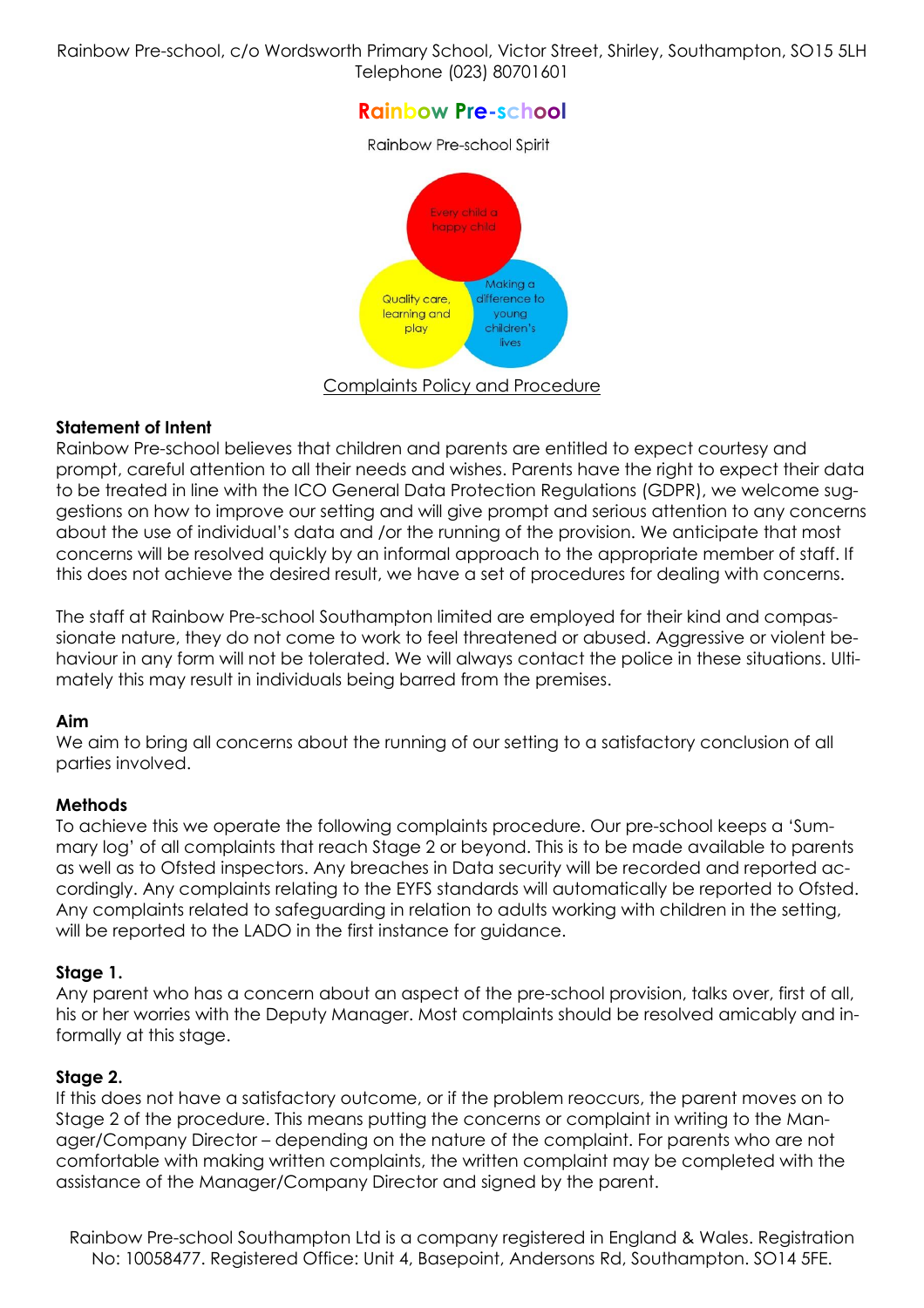Rainbow Pre-school, c/o Wordsworth Primary School, Victor Street, Shirley, Southampton, SO15 5LH Telephone (023) 80701601

Rainbow Pre-school stores written complaints from parents in the complaints' book that is stored in the office.

When the investigation into the complaint is completed, the Manager/Company Director communicates with the parent to discuss the outcome. When the complaint is resolved at this stage, the summative points are logged in the Complaints Summary Record.

# **Stage 3.**

If the parent is not satisfied with the outcome of the investigation, he or she requests a meeting with the Manager and the Company Director. The parent should have a friend or partner present if required and the Manager should have the support of the Company Director present. An agreed written record of the discussion is made as well as any decision or action taken as a result. All of the parties present at the meeting sign the record and receive a copy of it. This signed record signifies that the procedure has concluded. When the complaint is resolved at this stage, the summative points are logged in the Complaints Summary Record.

# **Stage 4**.

If at the Stage 3 meeting the parent and the setting cannot reach an agreement, an external Mediator is invited to help to settle the complaint. This person should be acceptable to both parties, listen to both sides and offer advice. A Mediator has no legal powers but can help to define the problem, review the actions so far and suggest further ways in which it might be resolved. Staff or volunteers within the Early Years Alliance are appropriate persons to be invited to act as Mediators.

The Mediator keeps all discussions confidential. He or she can hold separate meetings with the setting personnel (Manager and the Company Director) and the parent, if this is deemed to be helpful. The Mediator keeps an agreed written record of any meetings that are held and of the advice that is given.

#### **Stage 5.**

When the Mediator has concluded their investigations, a final meeting between the parent, the Manager and the Company Director is held. The purpose of this meeting is to reach a decision on the action to be taken in order to deal with the complaint. The Mediator's service is used to reach this conclusion. The Mediator is present at the meeting if all parties think that this would help a decision to be reached. A record of this meeting, including the decision on the action that should be taken, is made. Everyone present at this meeting signs this record and receives a copy for their records. This signed record signifies that the procedure has concluded.

# **The Role of the Office for Standards in Education, Early Years Directorate (Ofsted) and the Local Safeguarding Children Committee (formally ACPC).**

Parents may approach Ofsted directly at any stage of this complaints procedure. In addition, where there seems to be a breach of the settings registration requirements, it is essential to involve Ofsted as the registering and inspection body with a duty to ensure the Statutory Standards for Early Years Foundation Stage are adhered to.

The address and telephone number for our Ofsted regional centre are:

**National Business Unit OFSTED Piccadilly gate Store Street Manchester M1 2WD Telephone: 0300 123 1231**